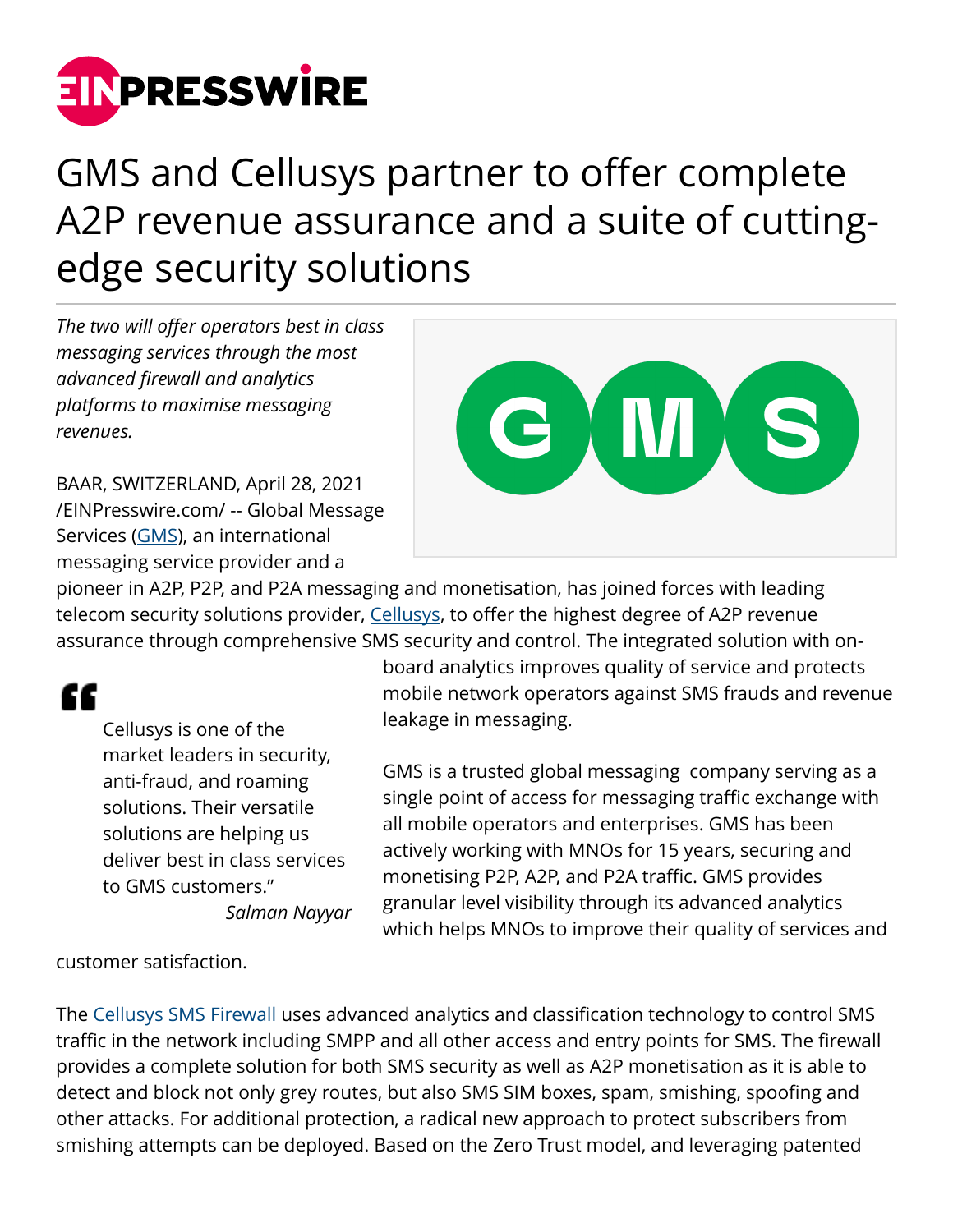URL classification technology, this solution protects subscribers from trojans, malware, adware and ransomware.

"Cellusys is one of the market leaders in security, anti-fraud, and roaming solutions. Their versatile solutions are helping us deliver best in class services to GMS customers. Together with their technical teams we have been able to address customer specific problems that helped us innovate new solutions for various markets," commented Salman Nayyar, GMS Group Director – Products, Strategy and Innovation. "At GMS, we analyse international traffic in different regions and have established rulesets for all the services using A2P authentication channels. We keep a

## Cellusys<sup>o</sup>

watchful eye on all the latest developments of frauds and emerging threats to MNOs, and Cellusys has successfully proven to address these vulnerabilities.

The SMS Firewall is part of the Cellusys Unified Signalling Firewall platform, which offers crossprotocol signalling security over SS7, Diameter, GTP, and SIP protocols to address messaging, data, and voice threats all in one platform. Cellusys Call Control, the newest addition to the suite of security and anti-fraud products, acts as a voice firewall to protect against flash calls, IRSF, wangiri, call spoofing, voice SIM boxes, and other call fraud which undercut operator revenues.

"GMS is an ideal partner for us because we are absolutely aligned in our shared goal to maximise operator revenue by offering complete signalling security and control. A2P SMS is a big part of this story, however, there is much work to be done in eliminating voice fraud and other revenue drains such as wangiri and flash calls," said Brendan Cleary, Cellusys CEO. "We are proud to offer our latest solutions to GMS and their customers, who recognise the need to secure traffic in order to secure revenues."

About Global Message Services (GMS)

GMS is an international messaging provider for mobile operators and enterprises worldwide for A2P, P2P, P2A and RCS traffic exchange and a trusted managed services partner. GMS provides mobile operators with full network control to ensure secure message delivery. Partnered with 900 mobile operators worldwide, more than 240 of them directly connected, GMS has an extensive network of connections, which ensures safe and transparent traffic routing for mobile